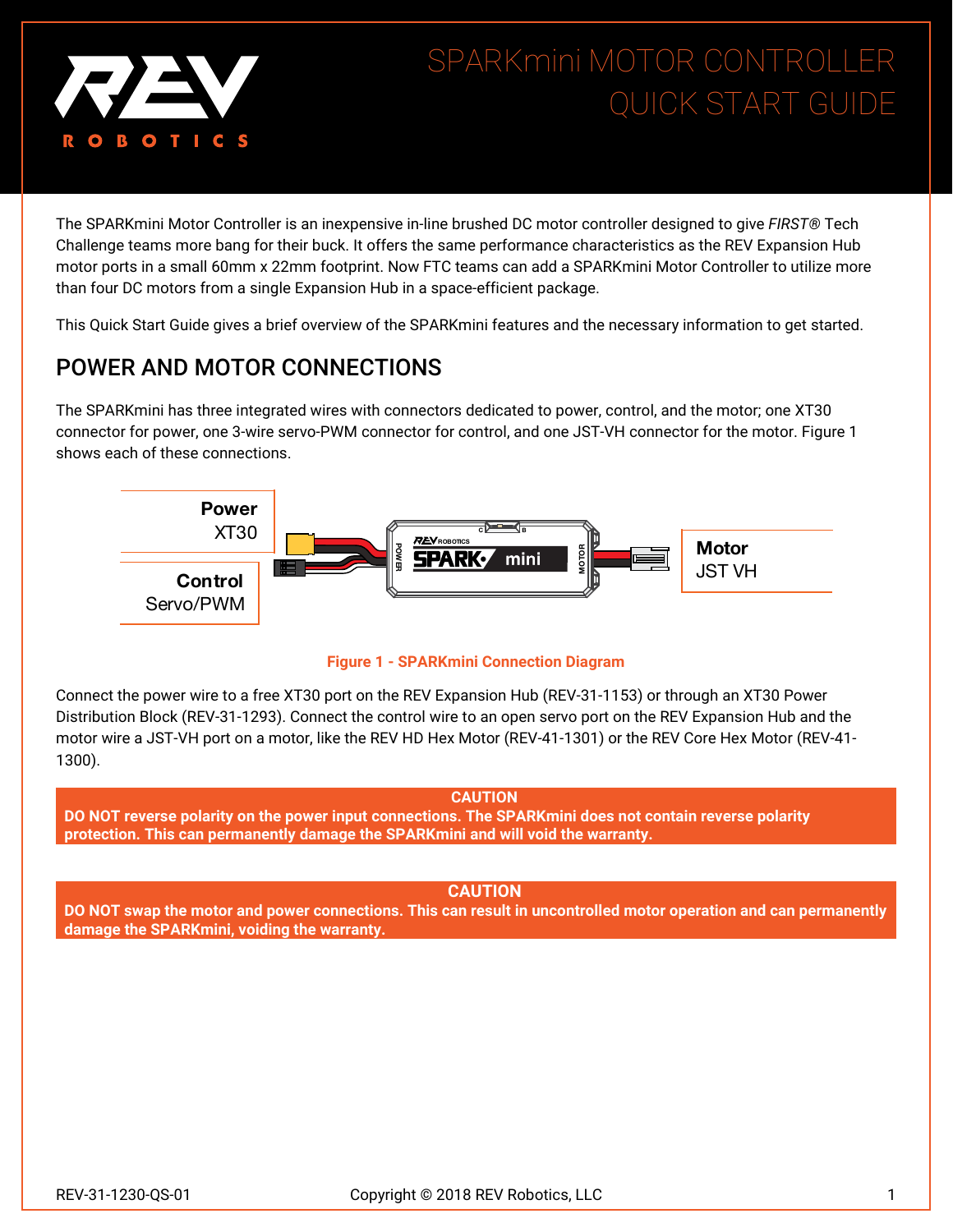## SERVO-PWM INPUT

A motor's speed is controlled by varying the voltage that is applied to it. The SPARKmini's output voltage can be controlled by sending it an extended-range servo-PWM pulse. The extended 500µs to 2500µs servo-pulse corresponds to full-reverse and full-forward rotation with 1500µs as the neutral position (no rotation). The pulses are proportionally related to the motor output duty cycle, therefore variable speed can be achieved with pulses in between the extremes. The following table describes the pulse ranges in more detail.

| Pulse Width $(p \text{ in } \mu s)$ |                      |                       |                 |              |  |  |  |  |
|-------------------------------------|----------------------|-----------------------|-----------------|--------------|--|--|--|--|
| <b>Full Reverse</b>                 | <b>Prop. Reverse</b> | <b>Neutral</b>        | Prop. Forward   | Full Forward |  |  |  |  |
| $p \leq 500$                        | 500 < p < 1490       | $1490 \le p \le 1510$ | 1510 < p < 2500 | $2500 \le p$ |  |  |  |  |

#### **Table 1 - Control Signal Pulse Ranges**

### ZERO-POWER BEHAVIOR

When the SPARKmini is receiving a neutral command it will not provide any power to the attached motor. There are two options for how the SPARKmini handles this zero-power state:

**Brake** - Motor terminals are shorted to each other to dissipate electrical energy, effectively braking the motor. **Coast** - Motor terminals are disconnected, allowing the motor to spin down at its own rate.

The zero-power behavior can be selected via a switch located towards the center of the SPARKmini housing, shown in Figure 2. Each mode can be selected by sliding the switch to either the Brake (B) or Coast (C) positions.



#### **Figure 2 - Brake Coast Switch**

The SPARKmini will indicate whether it is in Brake or Coast mode via the Status LED, located in the center of the housing, whenever it is outputting zero-power. Solid or flashing blue indicates Brake Mode while solid or flashing yellow indicates Coast Mode. See the LED Status Codes section for more details.